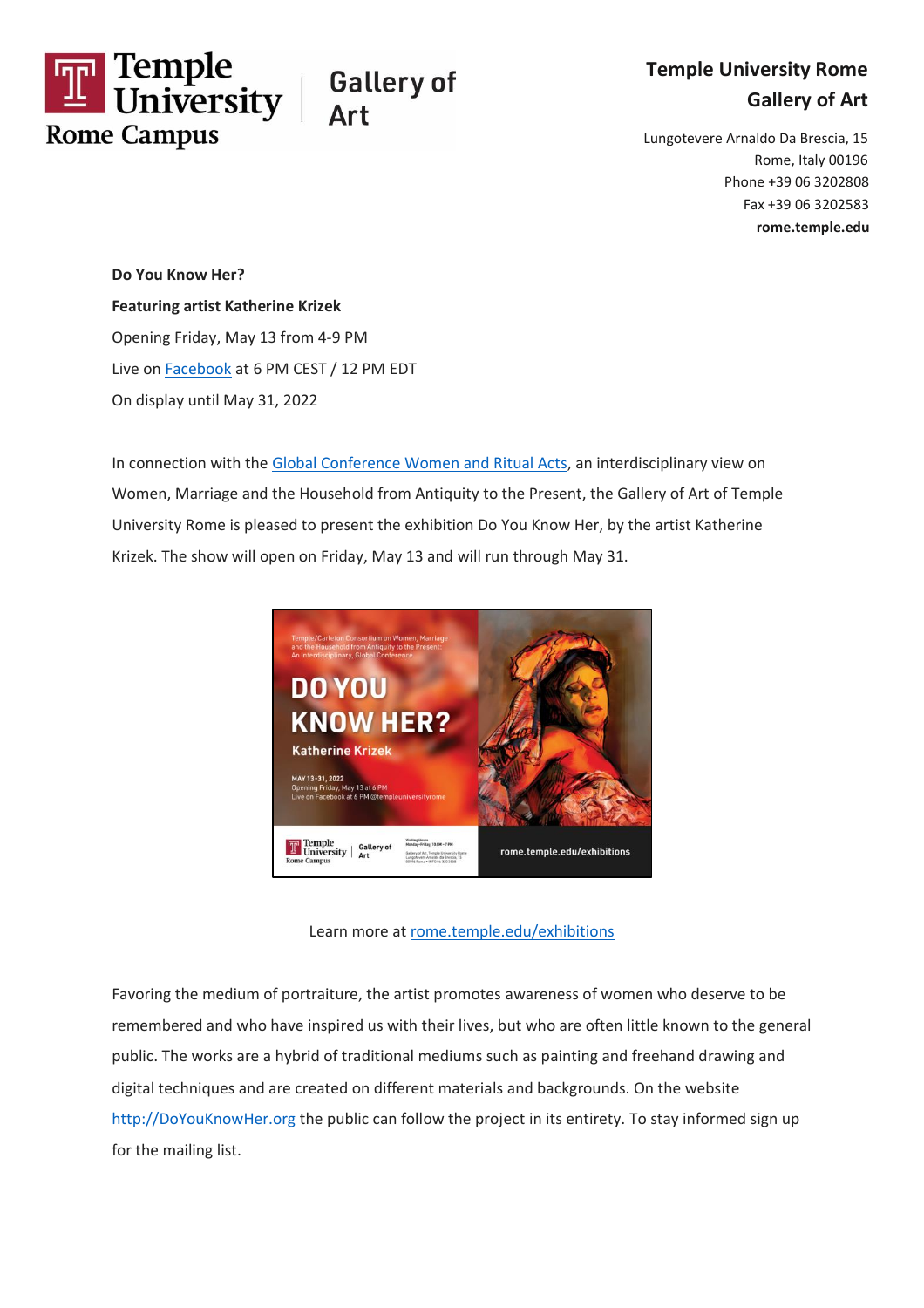

## **Temple University Rome Gallery of Art**

Lungotevere Arnaldo Da Brescia, 15 Rome, Italy 00196 Phone +39 06 3202808 Fax +39 06 3202583 **rome.temple.edu**

"Do You Know Her?" is a series of portraits which celebrates female contributions to our world. It exists to share knowledge about female voices from across the globe by exhibiting their portraits and providing some description of their lives. The presentation of the images is part of a larger goal to encourage the public to become familiar with the wealth of natural resources that the female half of humanity represent, and to help us learn their stories. Seeing those who have gone before you can help you believe that what you desire to do is possible.

**Katherine Krizek** is an American artist, designer and teacher living and working in Rome Italy. Her work explores the relationship between art and design, combining traditional image making with new technology.

Her art and design has received awards in the US and Italy including a New York Foundation for the Arts Fellowship, and selection for the Italian Compasso d'oro. Her design work is represented in the Cooper-Hewitt, Smithsonian Design Museum.

Apparent in her work is the love of traditional tools such as drawing and painting born from her fine arts experience at Parsons School of Design, visible too is the conceptual nature and influence of her architectural studies at The Cooper Union.

For additional information about the Gallery of Art: Shara Wasserman, Director of Exhibitions [shara@temple.edu](mailto:shara@temple.edu)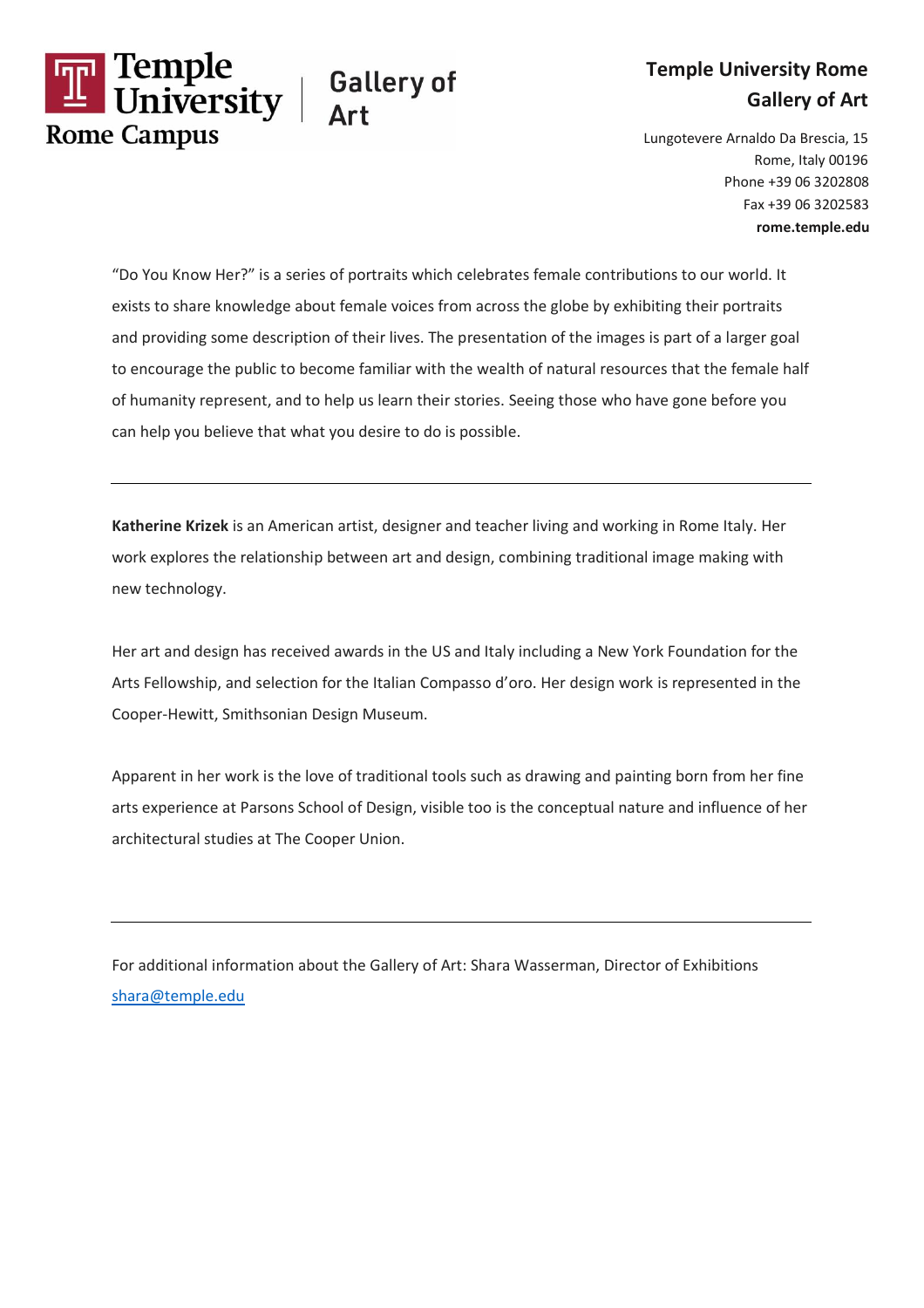

**Temple University Rome Gallery of Art**

Lungotevere Arnaldo Da Brescia, 15 Rome, Italy 00196 Phone +39 06 3202808 Fax +39 06 3202583 **rome.temple.edu**

## **Do You Know Her? Artista: Katherine Krizek**

Inaugurazione venerdì 13 maggio ore 18.00 Live s[u Facebook](https://www.facebook.com/templeuniversityrome) ore 18.00 CEST / 12.00 EDT 13-31 maggio, 2022

In connessione con il simposio *[Women and Rituals Acts,](https://rome.temple.edu/women-ritual-acts)* una visione interdisciplinare su *Donne, matrimonio e famiglia dall'antichità ai giorni nostri,* la Galleria d'arte della Temple University Rome è lieta di presentare la mostra *Do You Know Her* dell'artista Katherine Krizek. La mostra sarà inagurata martedì 13 maggio, e sarà visitabile sino al 31 di maggio.



Leggi di più a [rome.temple.edu/exhibitions](http://rome.temple.edu/exhibitions)

Privilegiando il medium del ritratto, l'artista promuove la conoscenza di donne che meritano di essere ricordate e che ci hanno ispirato con la loro vita, ma che spesso sono poco conosciute al grande pubblico. Le opere sono un ibrido tra mezzi tradizionali come pittura e disegno a mano libero e tecniche digitali e vengono realizzate su materiali e fondi diversi. Sul sito web <http://doyouknowher.org/> il pubblico può seguire il progetto nella sua interezza. Per rimanere informati iscrivetevi alla mailing list.